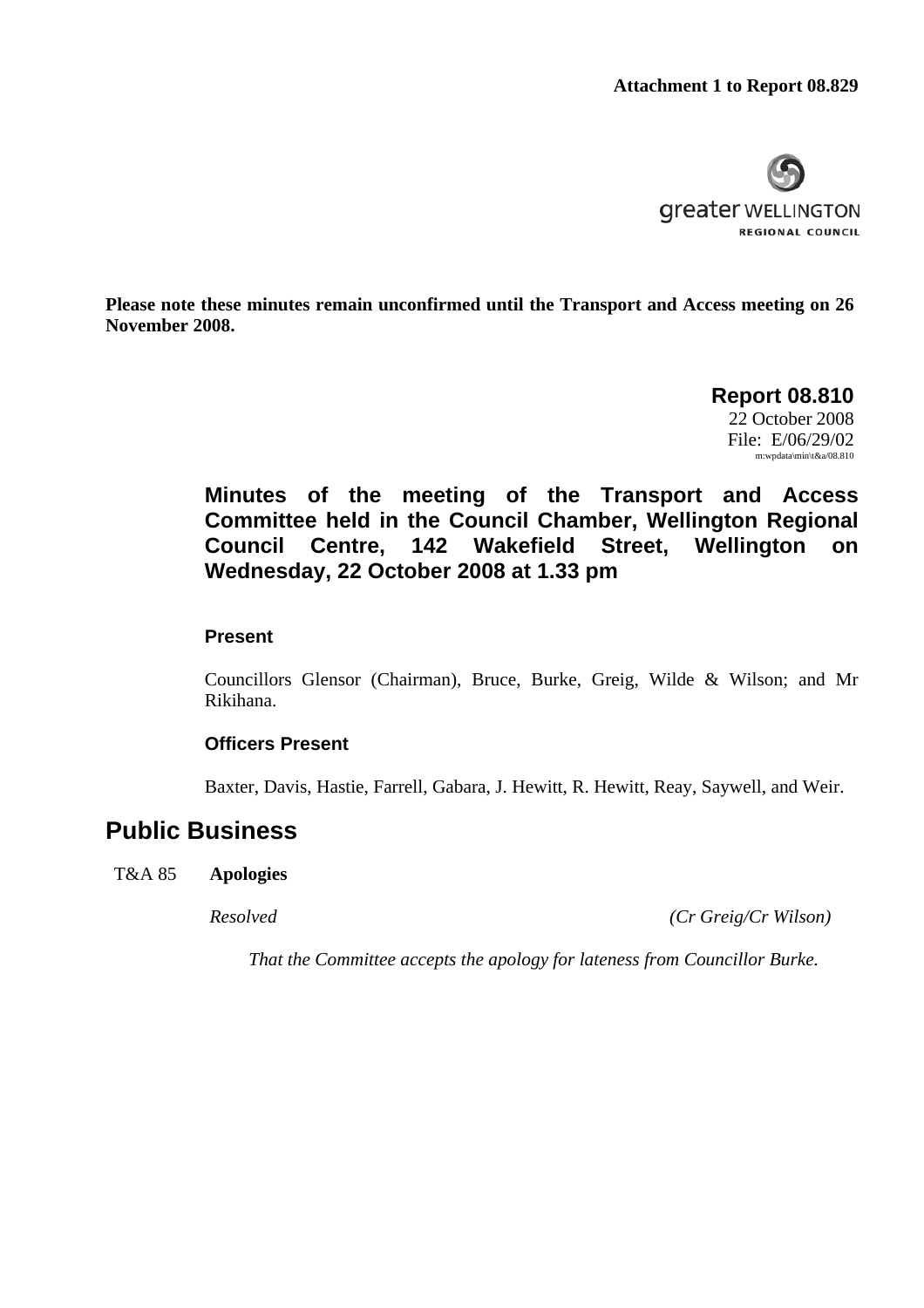### T&A 86 **Declarations of conflict of interest**

There were no declarations of conflict of interest.

#### T&A 87 **Public Participation**

Michael Gee reported perceived problems with the design on the new trolley buses.

Paula Warren discussed various parts of the rail plan including rolling stock, McKay's Station costings, park & ride, Ngauranga to Airport corridor, and the Ferrymead train.

Paul Whitham of Mana Coachlines discussed the Mana fare review.

Bruce Livingstone discussed a possible railway station at Raumati.

#### T&A 88 **Confirmation of Minutes**

*Resolved (Cr Greig/Mr Rikihana)*

*That the Committee confirms the minutes of the meeting of 10 September 2008, Report 08.656.* 

### T&A 89 **Overview of Changes Arising from the Land Transport Management Amendment Act 2008**

#### **Report 08.774 File: TP/01/04/01**

*That the Committee:* 

- *1. Receives the report.*
- *2. Notes the content of the report.*

Councillor Burke joined the meeting at 2.04 pm.

*Resolved (Cr Wilson/Greig)*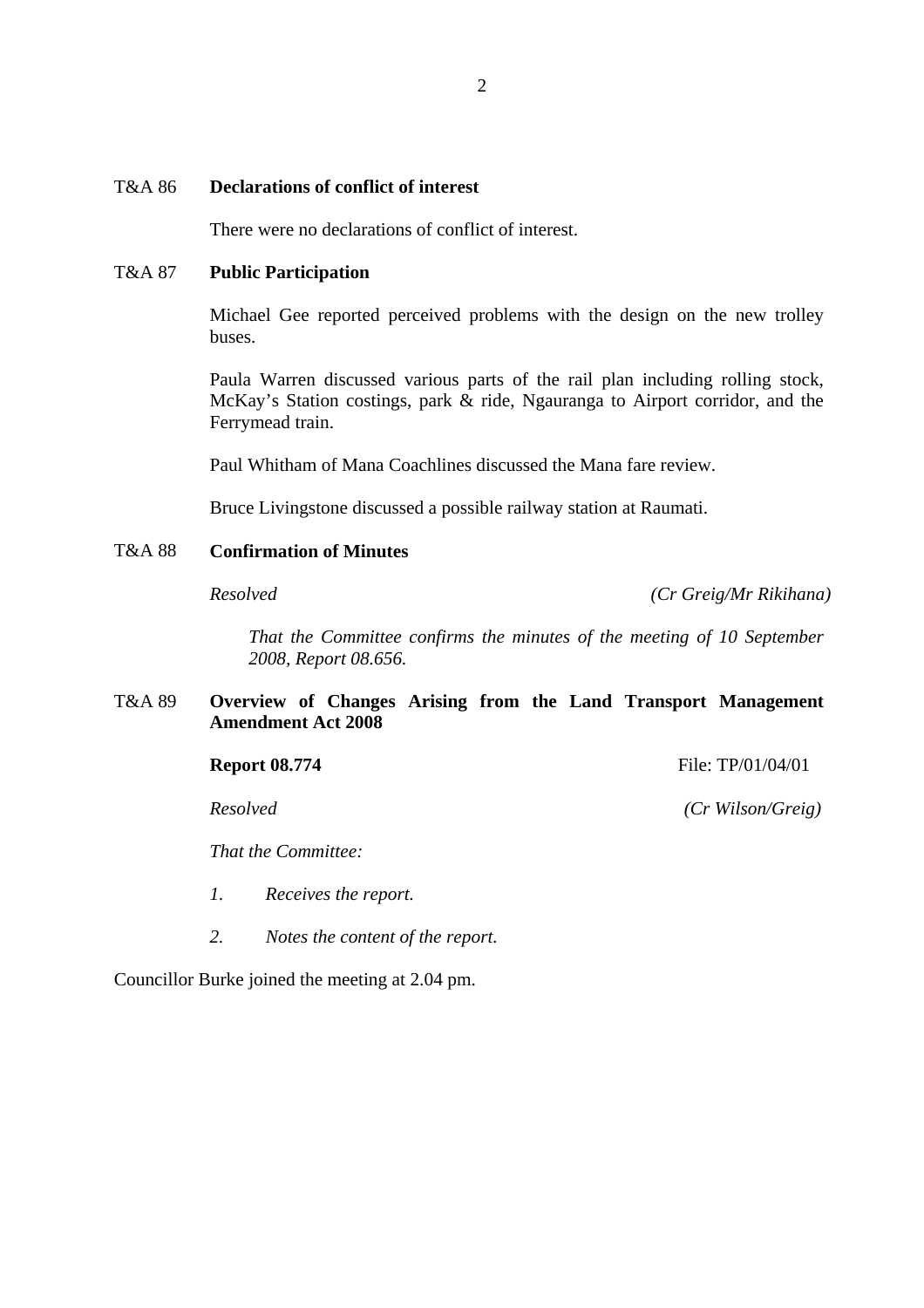## T&A 90 **Regional Land Transport Programme**

*That the Committee:* 

- *1. Receives the report.*
- *2. Notes the content of the report.*
- *3. Notes that Greater Wellington's input to the draft regional land transport programme must be entered into LTP Online by 14 November 2008.*
- *4. Agrees to include the existing services, projects already approved and projects subject to prioritisation set out in section 7 of the report, as Greater Wellington's input into to the Draft Regional Land Transport Programme.*

### T&A 91 **Final Draft Ngauranga to Wellington Airport Corridor Plan**

**Report 08.763 File: TP**/03/16/03

*Resolved (Cr Greig/Cr Wilde)*

*That the Committee:* 

- *1. Receives the report.*
- *2. Notes the content of the report.*
- *3. Considers the previous decision of the Committee.*
- *4. Agrees to support the final draft Ngauranga to Wellington Airport Corridor Plan as set out in Attachment 1.*

*Moved as amendments 1 and 2 (Cr Bruce/Cr Wilson)* 

*5. That the Transport and Access Committee expresses its preference for the completion of the feasibility study for a high quality public transport system be brought forward from 2011/12 to 2009/10* 

**Report 08.777** File: TF/02/02/08

*Resolved (Cr Wilde/Cr Burke)*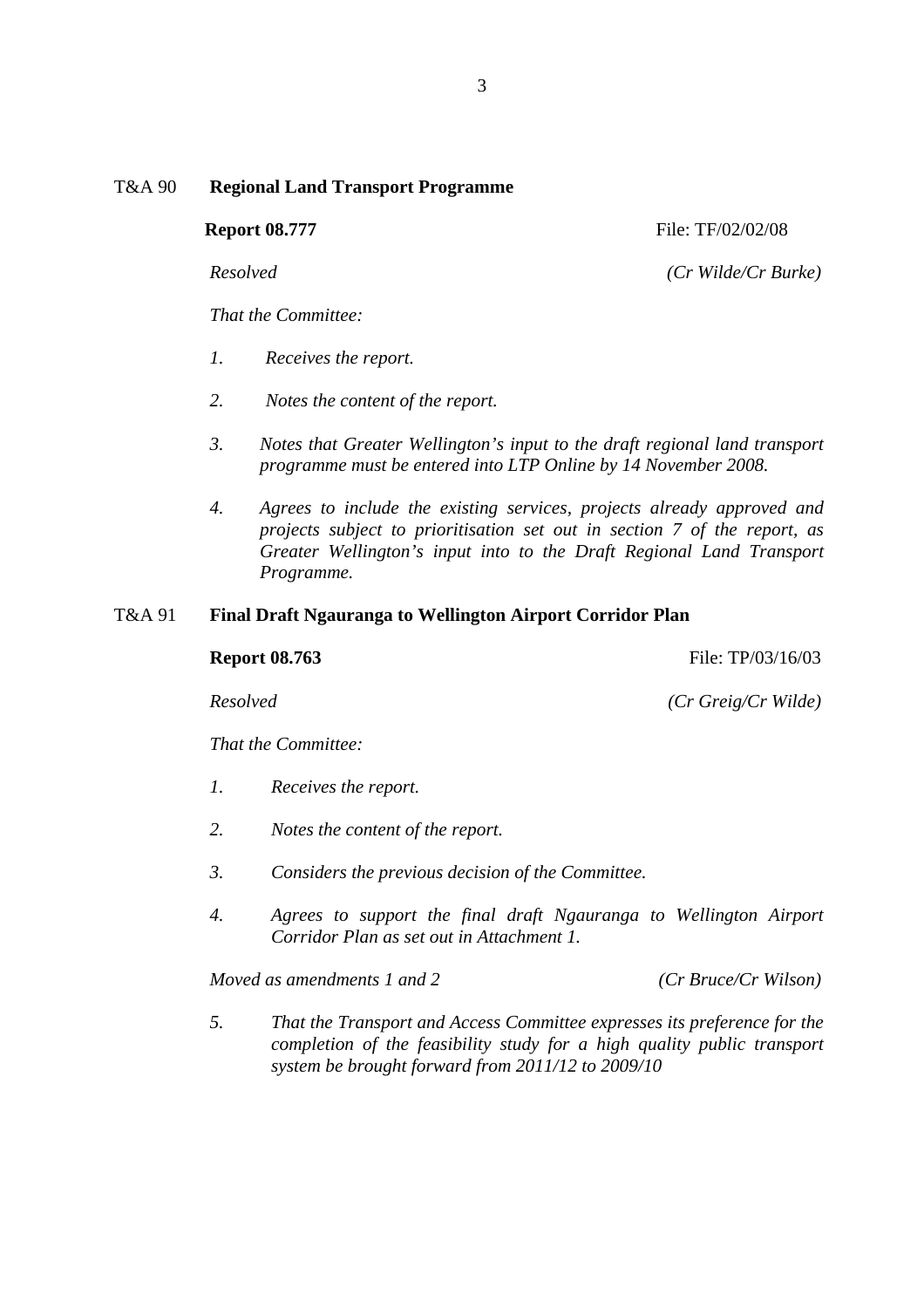*6. That the Transport and Access Committee expresses its preference for a scheme assessment for a high quality public transport system be after 2009/10 instead of after 2013/14.* 

 The amendments were put by division and were **LOST** 5:2. The result of the division is as follows:

### **For Against**

 Cr Bruce Cr Glensor Cr Wilson Cr Greig Cr Burke Cr Rikihana Cr Wilde

 Councillor Bruce asked that his negative vote on the substantive motion be recorded.

*Moved as amendment 3: (Cr Bruce/Cr Wilson )* 

- *3. That the Committee:*
- *(1) Notes submissions on the Great Harbour Way, and agrees that such a facility would add to:*
	- *the attraction of cycling and walking as a commuter and recreational option.*
	- *the tourism potential of the region.*
	- *progress on reducing traffic congestion, especially between the Hutt Valley and Wellington City.*
	- *protection of the railway lines.*
- *(2) Welcomes community initiatives to have the Great Harbour Way promoted and signposted.*
- *(3) Recognises that the missing link which requires the most urgent attention is the section between Petone and Kaiwharawhara.*
- *(4) Offers its support to any proposals by the Regional Transport Committee to give high priority to completing this missing link, preferably with a safe seaward walking and cycling track.*

Amendment 3 was **PASSED** unanimously.

 Councillor Bruce asked that his negative vote on the substantive motion be recorded.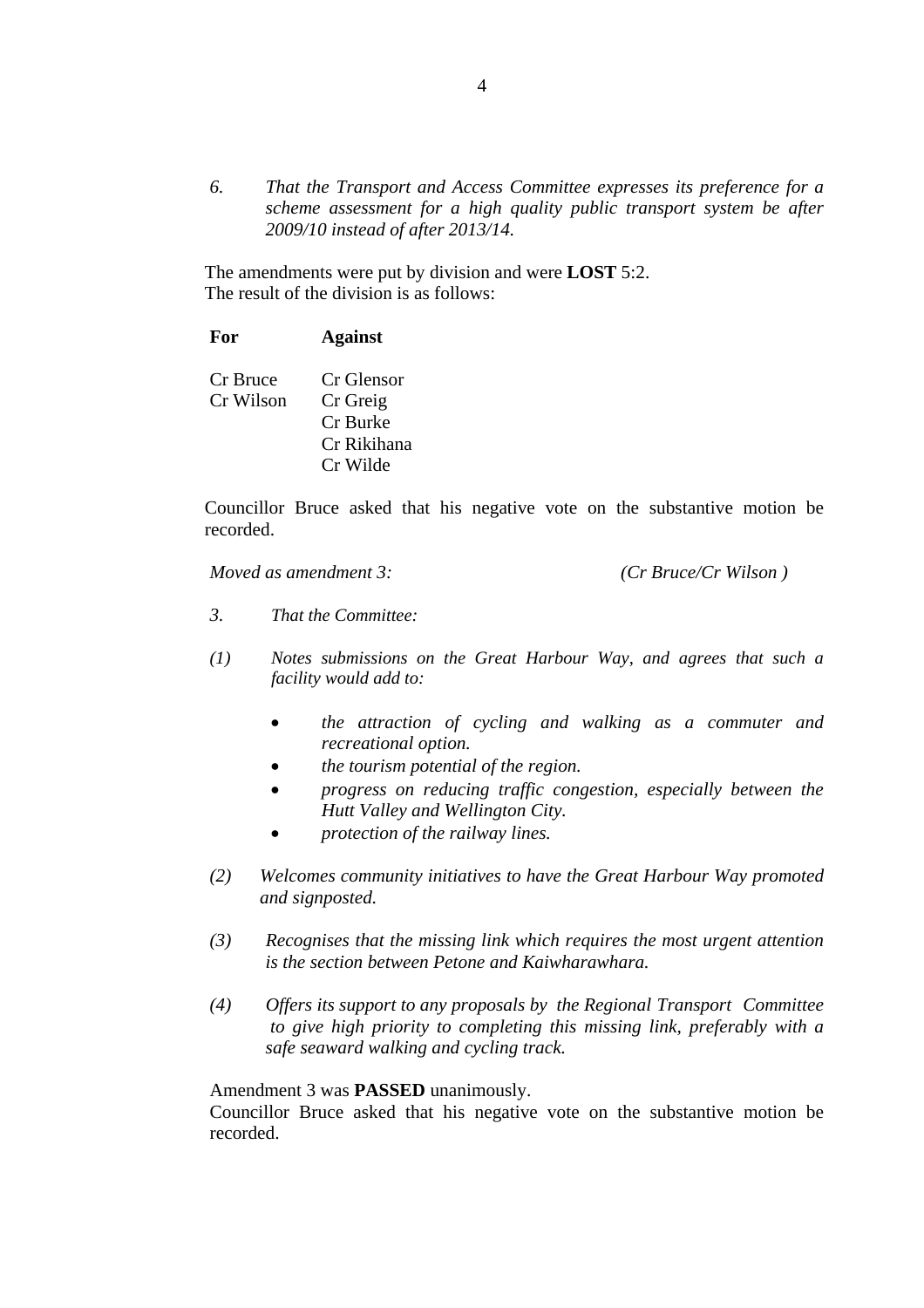## T&A 92 **Park and ride (commuter parking) guidelines and programme**

| <b>Report 08.760</b> |  |
|----------------------|--|
|                      |  |

**Report 08.760 File: TD**/04/06/01

*Resolved (Cr Glensor/Cr Wilson)*

*That the Committee:* 

- *1. Receives the report.*
- *2. Notes the content of the report.*
- *3. Notes that the Commuter Parking Guidelines and Commuter Parking Standards are consistent with Policies 1.14, 2.1, and 2.2 of the Regional Passenger Transport Plan.*
- *4. Notes the Commuter Parking Guidelines set out in Attachment 1.*
- *5. Notes the Commuter Parking Standards set out in Attachment 2.*
- *6. Recommends to Council that consideration be given to providing additional funding in the Long-term council Community Plan for the:* 
	- *a) Commuter parking and upgrade plan set out in Attachment 3.*
	- *b) Establishment of the financial reserve for potential future land purchases for commuter parking facilities.*

The meeting was adjourned between 3.25 pm and 3.37 pm for afternoon tea.

Councillor Wilde left the meeting at 3.25 pm.

#### T&A 93 **Fare Review Process**

**Report 08.776 File:** T/10/01/46 *Resolved (Cr Glensor/Cr Burke)*

*That the Committee:* 

- *1. Receives the report.*
- *2. Notes the content of the report.*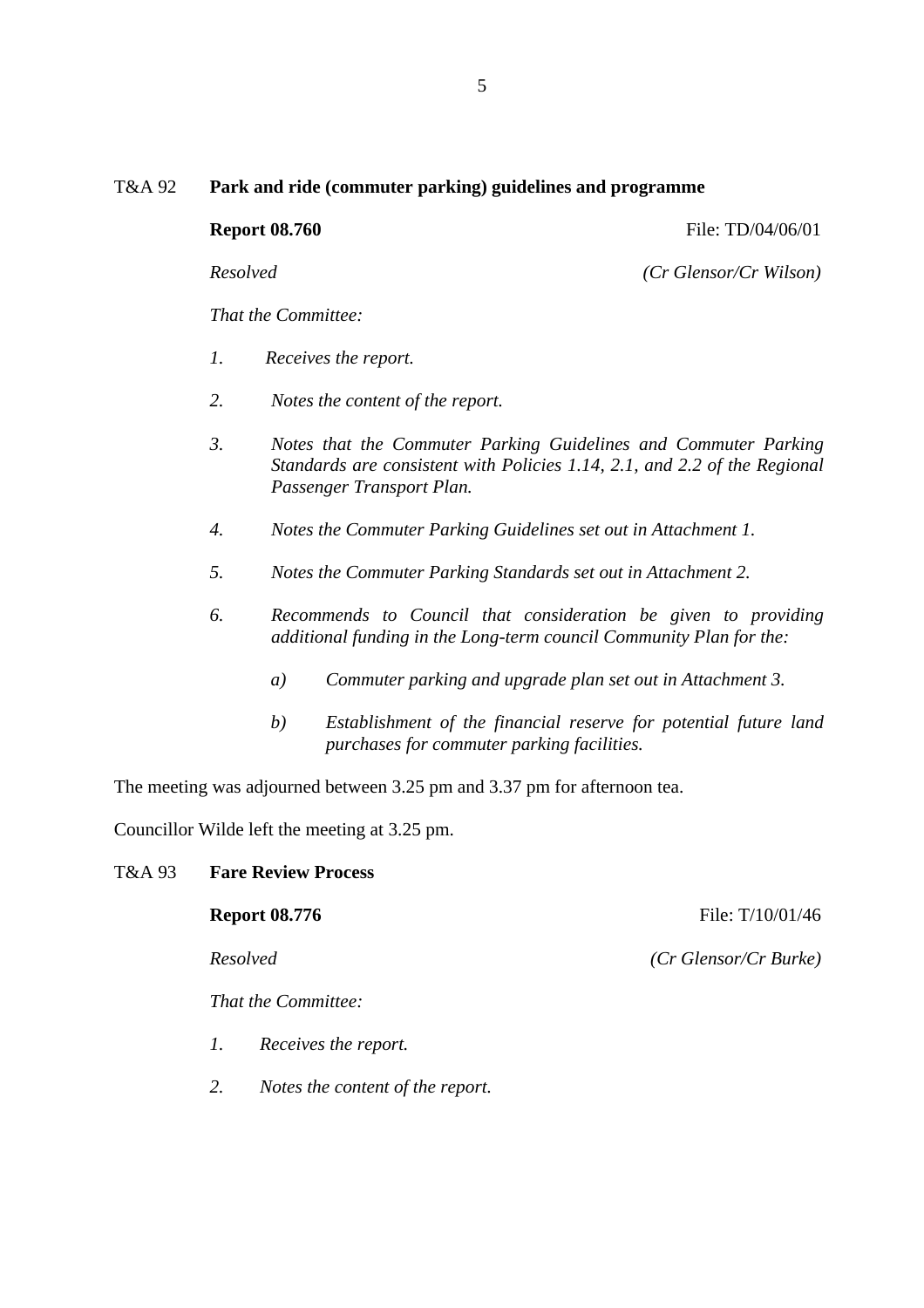- *3. Notes that a fare review paper is scheduled to be presented to this Committee in early 2009 (unless an earlier decision to increase fares is made by Council as part of its budget process).*
- *4. Notes that early indications are that a fare revenue increase is likely to be needed as part of the Council budget setting process to ensure Council policies continue to be met.*
- *5. Notes that if a budget decision to increase fare revenue is made, then this Committee will have an opportunity to have an input into the fare setting process at a meeting of this Committee early in 2009.*
- *6. Agrees to the adoption of a working assumption, to be used in the preparation of budgets for the Long-term Council Community Plan, that fare revenue will increase at the same rate as operating expenditure.*
- *7. Agrees that the wider issue of concession fares, universal off-peak fares, and integrated fares be discussed in more detail before the end of 2008.*

#### T&A 94 **Service Review Update**

#### **Report 08.768 File: TD**/03/01/01

*Resolved (Cr Greig/Cr Rikihana)*

*That the Committee:* 

- *1. Receives the report.*
- *2. Notes the content of the report.*
- *3. Notes that the changes to the Johnsonville/Newlands services come into effect on 28 October.*
- *4. Notes that consultation on proposed service changes in Kapiti is underway, and that the outcome of this process will be reported to the November meeting of this committee.*

#### **Noted**

Officers were asked to report back on the lack of bus services in the eastern Kapiti area.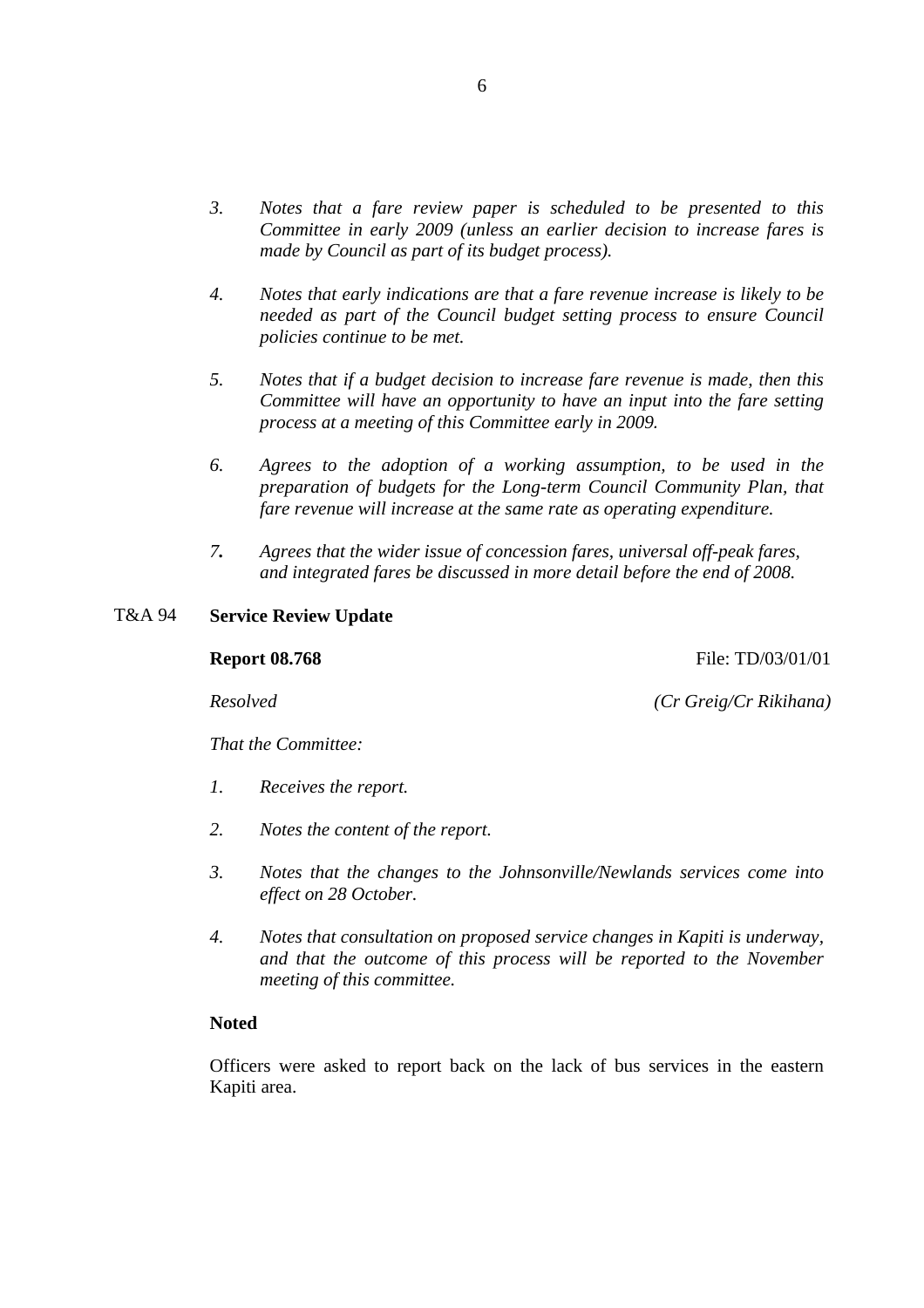## T&A 95 **Divisional Manager's Report**

*That the Committee:* 

- *1. Receives the report.*
- *2. Notes the content of the report.*

### Moved as an amendment (Cr Bruce/Cr Wilson)

*3. That the Committee notes submitters' support for a recreational rail platform at McKays Crossing to provide improved access to Queen Elizabeth II Park, and the minimal cost associated with a short platform, and recommends that an off peak short platform be included in the rail plan.* 

 The amendment was put by division, and was **LOST** 5:1. The substantive motion was passed unanimously. The result of the division is as follows:

## **For Against**

 Cr Bruce Cr Burke Cr Glensor Cr Greig Cr Rikihana Cr Wilson

## T&A 96 **Johnsonville line upgrade**

## **Oral report**

This item was deferred.

**Report 08.757 File: E/06/29/03** 

*Resolved (Cr Burke /Cr Greig)*